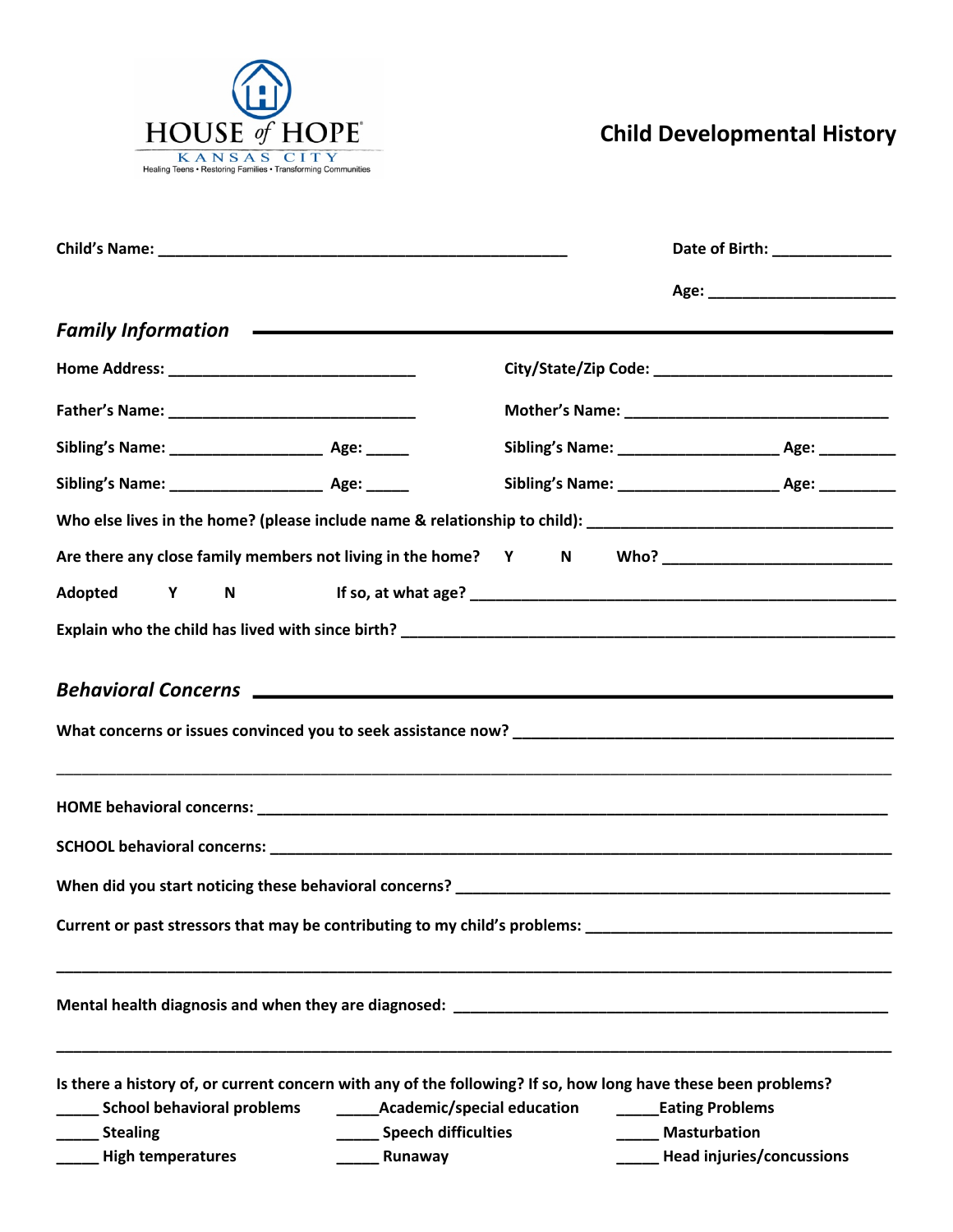| ____ Temper tantrums                                               |                                         |   |                         |                               | <b>Poor memory</b>                |                      |  | ______ Crying spells                                                                                                                                                                                                           |  |  |  |
|--------------------------------------------------------------------|-----------------------------------------|---|-------------------------|-------------------------------|-----------------------------------|----------------------|--|--------------------------------------------------------------------------------------------------------------------------------------------------------------------------------------------------------------------------------|--|--|--|
| Wetting pants                                                      |                                         |   | <b>Cruel to animals</b> |                               |                                   | ______ Soiling pants |  |                                                                                                                                                                                                                                |  |  |  |
| <b>Coordination</b>                                                |                                         |   | Lying                   |                               |                                   | ______ Truancy       |  |                                                                                                                                                                                                                                |  |  |  |
| <b>Example 2 Avoids cuddling</b>                                   |                                         |   | ____ Impulsivity        |                               |                                   | Headaches            |  |                                                                                                                                                                                                                                |  |  |  |
| <b>Example 2</b> Poor attention                                    |                                         |   |                         | High energy                   |                                   |                      |  | Bed wetting                                                                                                                                                                                                                    |  |  |  |
| _______ Constipation                                               |                                         |   |                         | <b>Example 1</b> Fire setting |                                   |                      |  | ________ Sex play with other children                                                                                                                                                                                          |  |  |  |
| <b>Example 1 Frequent bad dreams</b>                               |                                         |   |                         |                               | ______ Aggressive behavior        |                      |  | Defiance to authority                                                                                                                                                                                                          |  |  |  |
| Legal problems                                                     |                                         |   |                         |                               | <b>Obsessive behavior</b>         |                      |  | ____ Suicidal thoughts                                                                                                                                                                                                         |  |  |  |
| <b>Fears</b>                                                       |                                         |   |                         |                               | <b>Attention Deficit Disorder</b> |                      |  | <b>Hallucinations</b>                                                                                                                                                                                                          |  |  |  |
| <b>Bizarre Behaviors</b>                                           |                                         |   |                         |                               |                                   |                      |  |                                                                                                                                                                                                                                |  |  |  |
|                                                                    |                                         |   |                         |                               |                                   |                      |  |                                                                                                                                                                                                                                |  |  |  |
| Describe relationship between your child and the following people: |                                         |   |                         |                               |                                   |                      |  |                                                                                                                                                                                                                                |  |  |  |
|                                                                    |                                         |   |                         |                               |                                   |                      |  |                                                                                                                                                                                                                                |  |  |  |
|                                                                    |                                         |   |                         |                               |                                   |                      |  |                                                                                                                                                                                                                                |  |  |  |
| <b>Treatment</b> (current and previous)                            |                                         |   |                         |                               |                                   |                      |  |                                                                                                                                                                                                                                |  |  |  |
| <b>INDIVIDUAL Therapy Y</b>                                        |                                         | N |                         |                               |                                   |                      |  | With Who? Note that the contract of the contract of the contract of the contract of the contract of the contract of the contract of the contract of the contract of the contract of the contract of the contract of the contra |  |  |  |
| Individual Therapy Y N                                             |                                         |   |                         |                               | Dates: _________________          |                      |  |                                                                                                                                                                                                                                |  |  |  |
| Individual Therapy Y N                                             |                                         |   |                         |                               |                                   |                      |  |                                                                                                                                                                                                                                |  |  |  |
| FAMILY Therapy Y N                                                 |                                         |   |                         |                               |                                   |                      |  |                                                                                                                                                                                                                                |  |  |  |
|                                                                    |                                         |   |                         |                               |                                   |                      |  |                                                                                                                                                                                                                                |  |  |  |
| FAMILY Therapy Y N                                                 |                                         |   |                         |                               | Dates: ________________           |                      |  |                                                                                                                                                                                                                                |  |  |  |
|                                                                    |                                         |   |                         |                               |                                   |                      |  |                                                                                                                                                                                                                                |  |  |  |
|                                                                    | Intensive Outpatient Programs (IOP) Y N |   |                         |                               |                                   |                      |  |                                                                                                                                                                                                                                |  |  |  |
|                                                                    |                                         |   |                         |                               |                                   |                      |  |                                                                                                                                                                                                                                |  |  |  |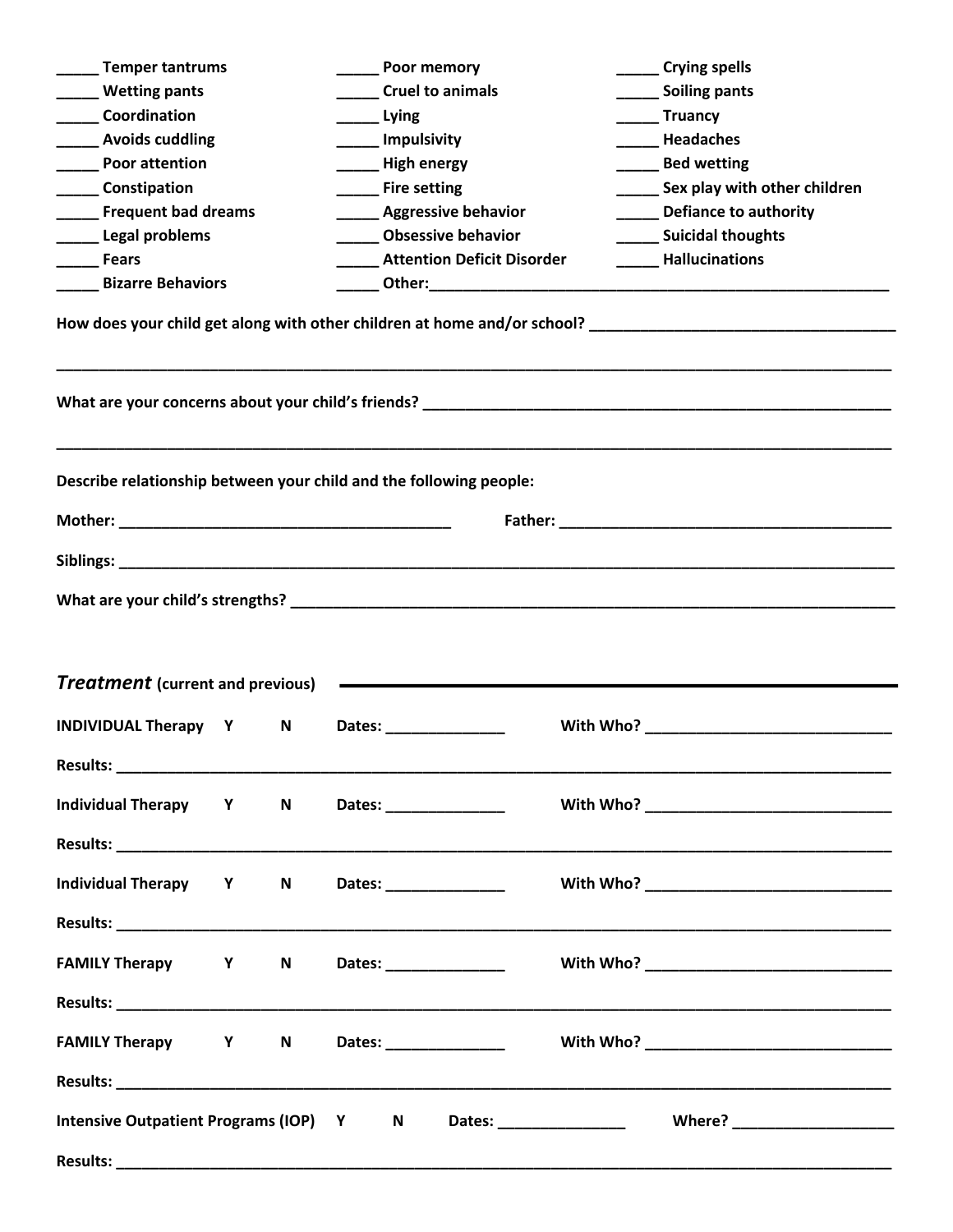| Partial Hospitalization Program (PHP) Y                                |   |   |                           | N |                                        |                   |   |   |                                                                                                                                                                      |  |
|------------------------------------------------------------------------|---|---|---------------------------|---|----------------------------------------|-------------------|---|---|----------------------------------------------------------------------------------------------------------------------------------------------------------------------|--|
|                                                                        |   |   |                           |   |                                        |                   |   |   |                                                                                                                                                                      |  |
| Inpatient Y                                                            | N |   |                           |   | Dates: ______________________          |                   |   |   |                                                                                                                                                                      |  |
|                                                                        |   |   |                           |   |                                        |                   |   |   |                                                                                                                                                                      |  |
| Inpatient Y                                                            | N |   |                           |   |                                        |                   |   |   |                                                                                                                                                                      |  |
|                                                                        |   |   |                           |   |                                        |                   |   |   |                                                                                                                                                                      |  |
| FAMILY HISTORY —————————————————————————————                           |   |   |                           |   |                                        |                   |   |   |                                                                                                                                                                      |  |
| Is there a family history of mental illness in your family?            |   |   |                           |   |                                        | <b>Example 19</b> | N |   |                                                                                                                                                                      |  |
| Is there a family history of substance abuse in your family? Y         |   |   |                           |   |                                        |                   | N |   |                                                                                                                                                                      |  |
| <b>Pregnancy History - Mother</b>                                      |   |   |                           |   |                                        |                   |   |   |                                                                                                                                                                      |  |
| While pregnant with this child was the mother under a doctor's care? Y |   |   |                           |   |                                        |                   |   | N |                                                                                                                                                                      |  |
| Mother's health during pregnancy: ______ Good ______ Fair ______ Poor  |   |   |                           |   |                                        |                   |   |   | If fair or poor explain why:                                                                                                                                         |  |
| During pregnancy, did the mother:                                      |   |   |                           |   |                                        |                   |   |   |                                                                                                                                                                      |  |
| <b>Take any medications?</b>                                           |   | Υ | Ν                         |   |                                        |                   |   |   |                                                                                                                                                                      |  |
| <b>Drink alcohol?</b>                                                  |   | Υ | N                         |   |                                        |                   |   |   |                                                                                                                                                                      |  |
| Smoke?                                                                 |   | Y | N                         |   |                                        |                   |   |   |                                                                                                                                                                      |  |
| <b>Drug Use?</b>                                                       |   | Υ | $\boldsymbol{\mathsf{N}}$ |   |                                        |                   |   |   |                                                                                                                                                                      |  |
|                                                                        |   |   |                           |   |                                        |                   |   |   | During the pregnancy where there any complications?<br>The manufacture and the manufacture and the manufacture and the manufacture and the manufacture and the manuf |  |
| Length of pregnancy: _____________________                             |   |   |                           |   |                                        |                   |   |   | Delivery was (check one) ______ normal ______ breach ______ Cesarean                                                                                                 |  |
|                                                                        |   |   |                           |   |                                        |                   |   |   |                                                                                                                                                                      |  |
| Bottle-fed: ________________________________                           |   |   |                           |   | Breast-fed: __________________________ |                   |   |   | Age weaned: ________                                                                                                                                                 |  |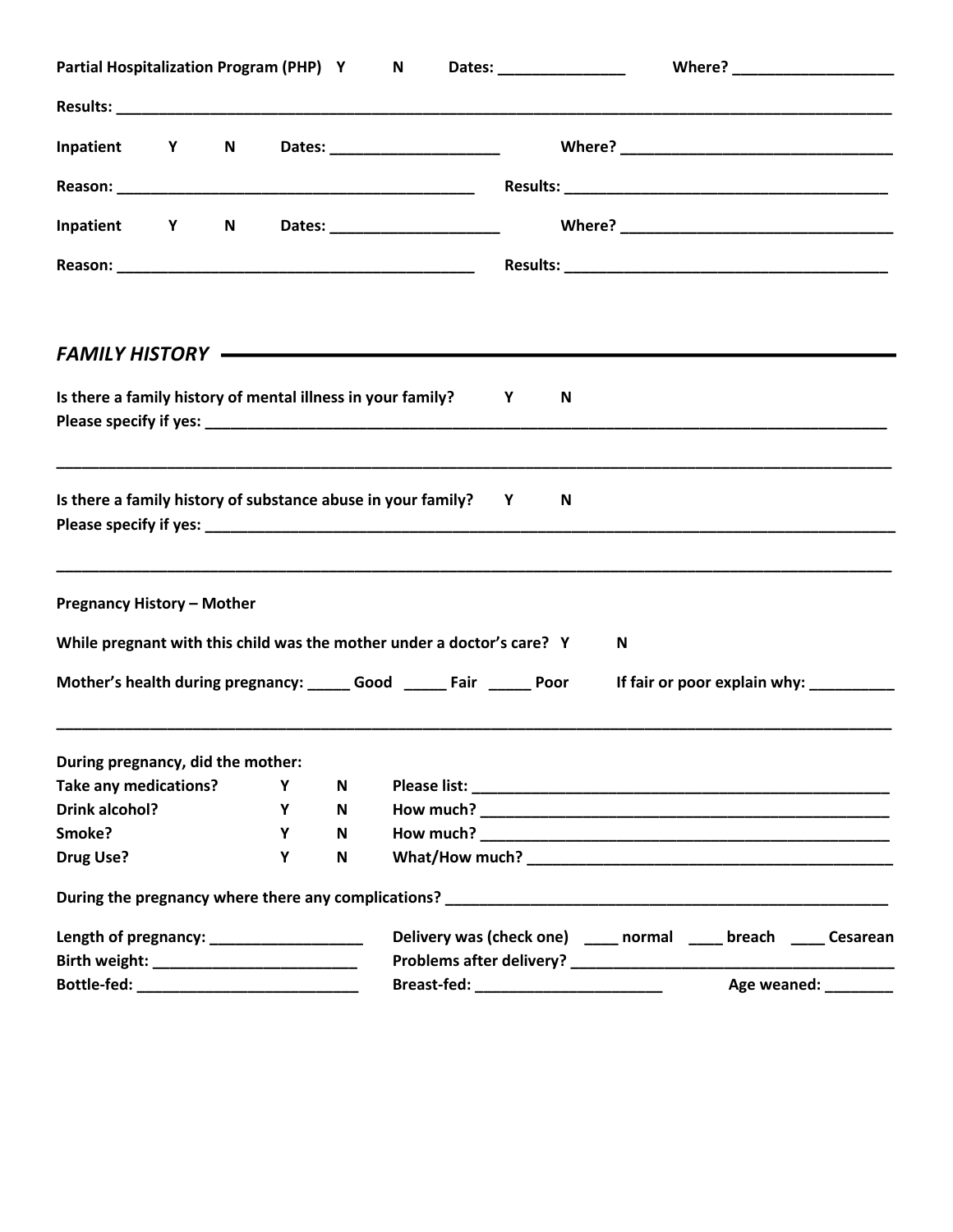## *DEVELOPMENTAL HISTORY*

|                     |   | As well as you can remember, where there any delays in the follow areas? |   |
|---------------------|---|--------------------------------------------------------------------------|---|
|                     | N |                                                                          | N |
| Sat alone           |   | <b>Toilet trained</b>                                                    |   |
| <b>Named colors</b> |   | Crawled                                                                  |   |
| Rode bike           |   | Said alphabet                                                            |   |

**Began to read Walked Along Buttoned clothes Tied shoes Said Words Any speech/language problems? \_\_\_\_\_\_\_\_\_\_\_\_\_\_\_\_\_\_\_\_\_\_\_\_\_\_\_\_\_\_\_\_\_\_\_\_\_\_\_\_\_\_\_\_\_\_\_\_\_\_\_\_\_\_\_\_\_\_\_\_\_\_\_\_\_\_\_\_\_\_ Any problems with toilet training? \_\_\_\_\_\_\_\_\_\_\_\_\_\_\_\_\_\_\_\_\_\_\_\_\_\_\_\_\_\_\_\_\_\_\_\_\_\_\_\_\_\_\_\_\_\_\_\_\_\_\_\_\_\_\_\_\_\_\_\_\_\_\_\_\_\_\_\_\_ Dry at what age? \_\_\_\_\_\_\_ Bowled trained at what age? \_\_\_\_\_\_\_ Age helped with dressing? \_\_\_\_\_\_\_\_\_\_\_\_ Age dressed alone? \_\_\_\_\_\_\_\_\_\_\_ Fed self at what age? \_\_\_\_\_\_\_\_ Right or left handed? \_\_\_\_\_\_\_\_\_\_\_\_\_\_\_\_ Good with hands? \_\_\_\_\_\_\_\_\_\_\_\_ Well coordinated? \_\_\_\_\_\_\_\_\_\_ Good gross motor skills? \_\_\_\_\_\_\_\_\_\_\_\_\_ Good fine motor skills? \_\_\_\_\_\_\_\_ Clumsy? \_\_\_\_\_\_\_\_\_\_\_\_\_\_\_\_\_\_**

**Stood along Used sentences**

| Any sleep problems?                                   |                        |                         |  |
|-------------------------------------------------------|------------------------|-------------------------|--|
| Is there a history of the following? If so, what age? |                        |                         |  |
| <b>Blank spells</b>                                   | <b>Falling spells</b>  | <b>Fainting spells</b>  |  |
| <b>Impulsive behavior</b>                             | <b>Unusual fears</b>   | <b>Rocking behavior</b> |  |
| <b>Head bumping</b>                                   | <b>Temper tantrums</b> | Daredevil behavior      |  |

*MEDICAL HISTORY*

**Please list any CURRENT or PAST medical or neurological problems: \_\_\_\_\_\_\_\_\_\_\_\_\_\_\_\_\_\_\_\_\_\_\_\_\_\_\_\_\_\_\_\_\_\_\_\_\_\_\_\_\_\_**

| Hospitalization Y        |                | N       | Dates: Note that the set of the set of the set of the set of the set of the set of the set of the set of the s |                                              |
|--------------------------|----------------|---------|----------------------------------------------------------------------------------------------------------------|----------------------------------------------|
|                          |                |         |                                                                                                                |                                              |
| Child Height: __________ |                |         |                                                                                                                |                                              |
| <b>Medications</b>       |                | Dosage: | Reason: Nearly Management                                                                                      | How long has your child been on it? ________ |
|                          | Dosage: $\_\_$ |         | Reason: Nearly                                                                                                 | How long has your child been on it?          |

**\_\_\_\_\_\_\_\_\_\_\_\_\_\_\_\_\_\_\_\_\_\_\_\_\_\_\_\_\_\_\_\_\_\_\_\_\_\_\_\_\_\_\_\_\_\_\_\_\_\_\_\_\_\_\_\_\_\_\_\_\_\_\_\_\_\_\_\_\_\_\_\_\_\_\_\_\_\_\_\_\_\_\_\_\_\_\_\_\_\_\_\_\_\_\_\_\_\_**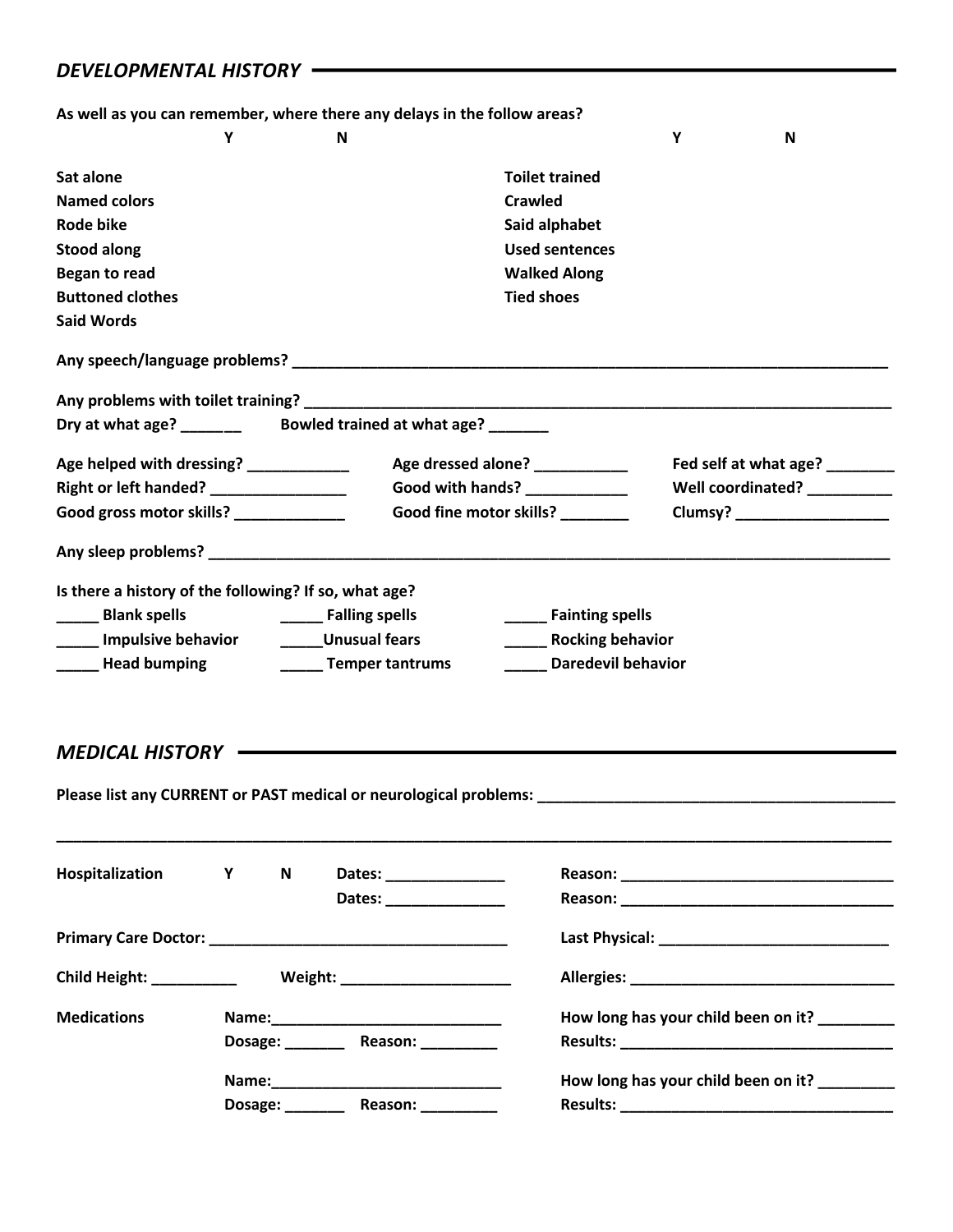|                          |                                                    |              |                                               | How long has your child been on it? ________                                                                                                                                                                                                   |        |        |   |              |  |  |
|--------------------------|----------------------------------------------------|--------------|-----------------------------------------------|------------------------------------------------------------------------------------------------------------------------------------------------------------------------------------------------------------------------------------------------|--------|--------|---|--------------|--|--|
|                          | Dosage: _________ Reason: _________                |              |                                               |                                                                                                                                                                                                                                                |        |        |   |              |  |  |
|                          |                                                    |              | How long has your child been on it? _________ |                                                                                                                                                                                                                                                |        |        |   |              |  |  |
|                          | Dosage: __________ Reason: __________              |              |                                               |                                                                                                                                                                                                                                                |        |        |   |              |  |  |
|                          |                                                    |              |                                               |                                                                                                                                                                                                                                                |        |        |   |              |  |  |
| <b>Substance Use</b>     |                                                    |              |                                               |                                                                                                                                                                                                                                                |        |        |   |              |  |  |
| (please indicate         | <b>Tobacco</b><br><b>Vaping</b>                    | Y<br>Y       | N<br>N                                        | <b>Alcohol</b><br>Marijuana                                                                                                                                                                                                                    | Y<br>Y | N<br>N |   |              |  |  |
| if currently using)      | <b>Other Drugs</b>                                 | Υ            | $\mathsf N$                                   | <b>Prescription Pills</b>                                                                                                                                                                                                                      | Y      | N      |   |              |  |  |
|                          |                                                    |              |                                               |                                                                                                                                                                                                                                                |        |        |   |              |  |  |
| <b>History of Abuse</b>  | Emotional                                          | Y            | N                                             | Physical                                                                                                                                                                                                                                       | Y      | N      |   |              |  |  |
|                          | <b>Sexual</b>                                      | Y            | N                                             |                                                                                                                                                                                                                                                |        |        |   |              |  |  |
|                          |                                                    |              |                                               |                                                                                                                                                                                                                                                |        |        |   |              |  |  |
| <b>History of Trauma</b> | <b>Close Death</b>                                 | Y            | N                                             | <b>Move</b>                                                                                                                                                                                                                                    | Υ      | N      |   |              |  |  |
|                          | <b>Natural Disaster</b>                            | Y            | N                                             | <b>Accident</b>                                                                                                                                                                                                                                | Y      | N      |   |              |  |  |
|                          | <b>Divorce</b>                                     | Y            | N                                             | <b>Crime</b><br>Other: will be a state of the state of the state of the state of the state of the state of the state of the state of the state of the state of the state of the state of the state of the state of the state of the state of t | Υ      | N      |   |              |  |  |
| Suicidal / Self Harm     | <b>Suicidal Thoughts</b><br><b>Suicide Attempt</b> | current<br>Υ | $\mathsf N$                                   | Y and the set of the set of the set of the set of the set of the set of the set of the set of the set of the set of the set of the set of the set of the set of the set of the set of the set of the set of the set of the set<br>N<br>When?   | past   | Plan:  | Υ | $\mathsf{N}$ |  |  |
|                          |                                                    |              |                                               | When? __________________                                                                                                                                                                                                                       |        |        |   |              |  |  |
| Self Harm<br>current     |                                                    |              |                                               | <b>Y</b><br>N                                                                                                                                                                                                                                  | past   |        | Υ | N            |  |  |
|                          |                                                    |              |                                               |                                                                                                                                                                                                                                                |        |        |   |              |  |  |
| <b>EDUCATION</b>         |                                                    |              |                                               | <u> 1989 - Jan Salaman Salaman (j. 1989)</u>                                                                                                                                                                                                   |        |        |   |              |  |  |
|                          |                                                    |              |                                               | Current Grade Level ____________Current Reading Level _____________ At grade level? If not, why? ____________________                                                                                                                          |        |        |   |              |  |  |
|                          |                                                    |              |                                               | Does your child have an IEP? If so, describe accommodations. Department of the series of the series of the series of                                                                                                                           |        |        |   |              |  |  |
|                          |                                                    |              |                                               |                                                                                                                                                                                                                                                |        |        |   |              |  |  |
|                          |                                                    |              |                                               |                                                                                                                                                                                                                                                |        |        |   |              |  |  |